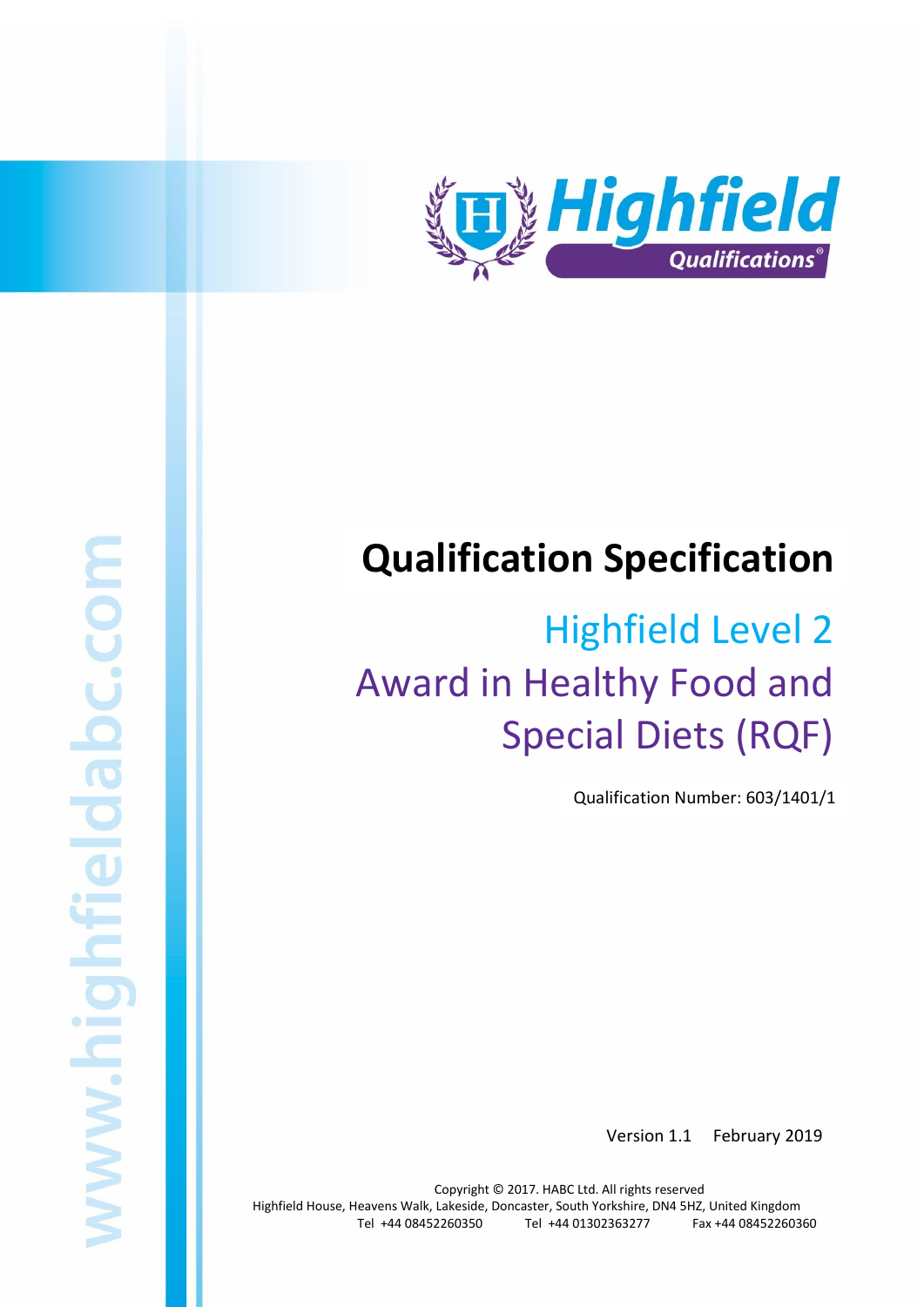

## **Contents**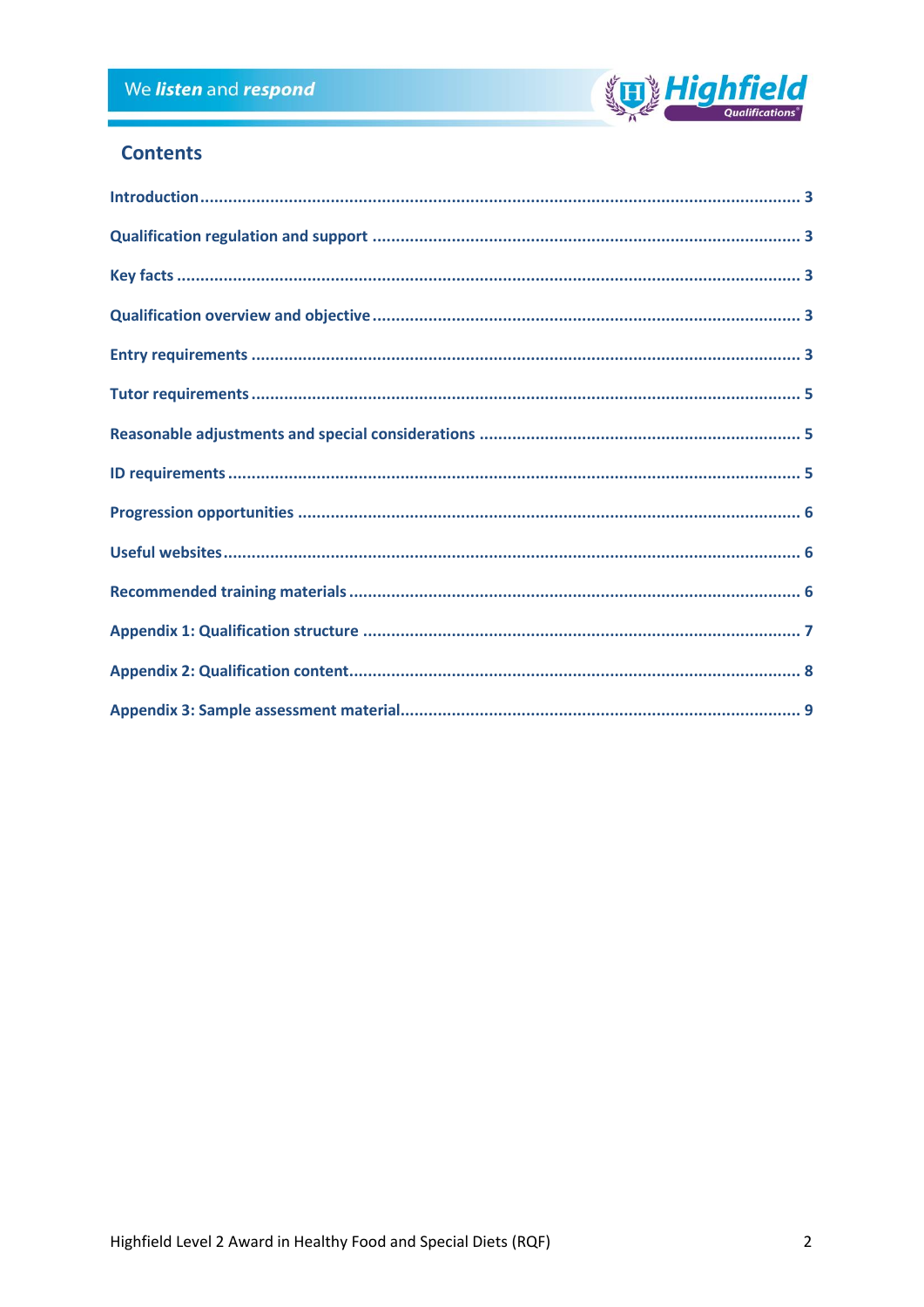

### **Highfield Level 2 Award in Healthy Food and Special Diets (RQF)**

#### <span id="page-2-0"></span>**Introduction**

This qualification specification is designed to outline all you need to know to offer this qualification at your centre. If you have any further questions, please contact your account manager.

#### <span id="page-2-1"></span>**Qualification regulation and support**

The Highfield Level 2 Award in Healthy Food and Special Diets (RQF) has been accredited by the regulators of England and is part of the Regulated Qualifications Framework (RQF). The RQF is an English qualification framework and includes those qualifications regulated by Ofqual. It is also suitable for delivery in Wales and Northern Ireland and is regulated by Qualifications Wales and CCEA Regulation respectively.

#### <span id="page-2-2"></span>**Key facts**

| <b>Qualification number:</b>           | 603/1401/1                  |
|----------------------------------------|-----------------------------|
| Learning aim reference:                | 60314011                    |
| <b>Credit value:</b>                   | 1                           |
| <b>Assessment method:</b>              | Multiple-choice examination |
| <b>Guided learning hours (GLH):</b>    | 5 hours                     |
| <b>Total qualification time (TQT):</b> | 7 hours                     |
|                                        |                             |

#### <span id="page-2-3"></span>**Qualification overview and objective**

The Highfield Level 2 Award in Healthy Food and Special Diets will benefit anyone who prepares and serves food, as it provides learners with a basic understanding of nutrition and the requirements of special diets to enable the planning and provision of well-balanced meals that will have a positive impact on health.

#### <span id="page-2-4"></span>**Entry requirements**

There are no prerequisites for this qualification.

It is advised that learners have a minimum of Level 1 in English and maths or equivalent.

#### **Delivery/assessment ratios**

The recommended ratio of tutors to learners is 1 qualified tutor to a maximum of 30 learners.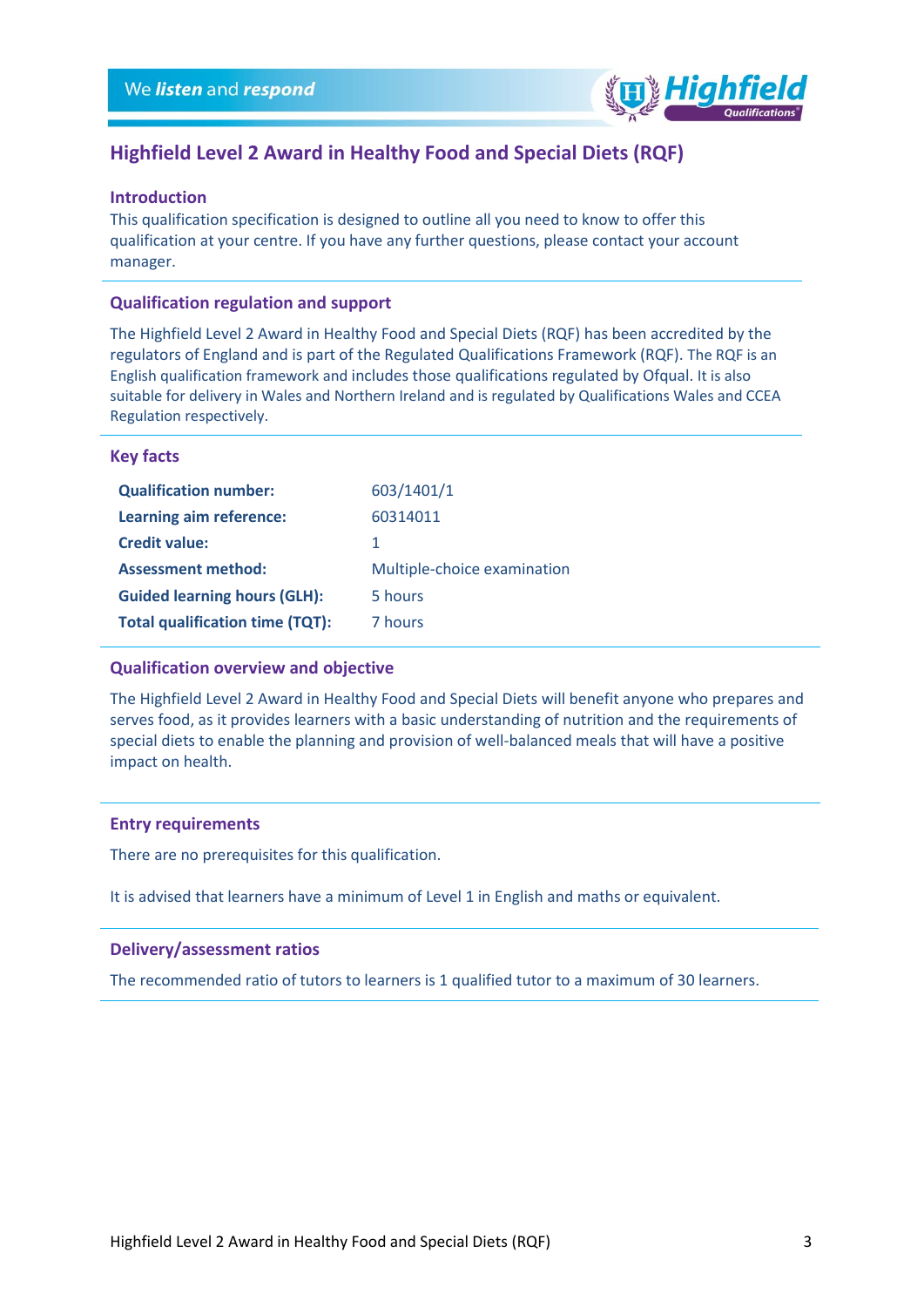

#### **Guidance on delivery**

The total qualification time (TQT) for this qualification is 7 hours and of this 5 hours are recommended as guided learning hours (GLH).

TQT is an estimate of the total number of hours it would take an average learner to achieve and demonstrate the necessary level of attainment to be awarded with a qualification, both under direct supervision (forming guided learning hours) and without supervision (all other time). TQT and GLH values are advisory and assigned to a qualification as guidance.

#### **Guidance on assessment**

This qualification is assessed by multiple-choice examination.

This method of assessment is an end of course examination and should follow the Highfield Qualifications Examination and Invigilation Procedures, found within the Highfield Qualifications Core Manual. This assessment model requires learners to choose one of the prescribed options to answer a set examination question. The examination for this qualification contains 20 questions that must be completed within 30 minutes.

Successful learners will have to demonstrate knowledge and understanding across the qualification syllabus and achieve a pass mark of 14.

Learners can access and complete the examination using the Highfield Qualifications' on-screen eassessment platform or in paper-based format.

Where paper-based examinations are used, completed examination papers should be returned to Highfield Qualifications for marking and results will then be supplied to the centre afterwards.

Centres must take all reasonable steps to avoid any part of the assessment of a learner (including invigilation) being undertaken by any person who has a personal interest in the result of the assessment.

#### **Guidance on quality assurance**

The examination for this qualification is set and marked by Highfield Qualifications.

#### **Recognition of prior learning (RPL)**

Centres may apply to use recognition of prior learning or prior achievement to reduce the amount of time spent in preparing the learner for assessment.

For further information on how centres can apply to use RPL as described above, please refer to the Recognition of Prior Learning (RPL) policy in the members' area of the Highfield Qualifications website. This policy should be read in conjunction with this specification and all other relevant Highfield Qualifications documentation.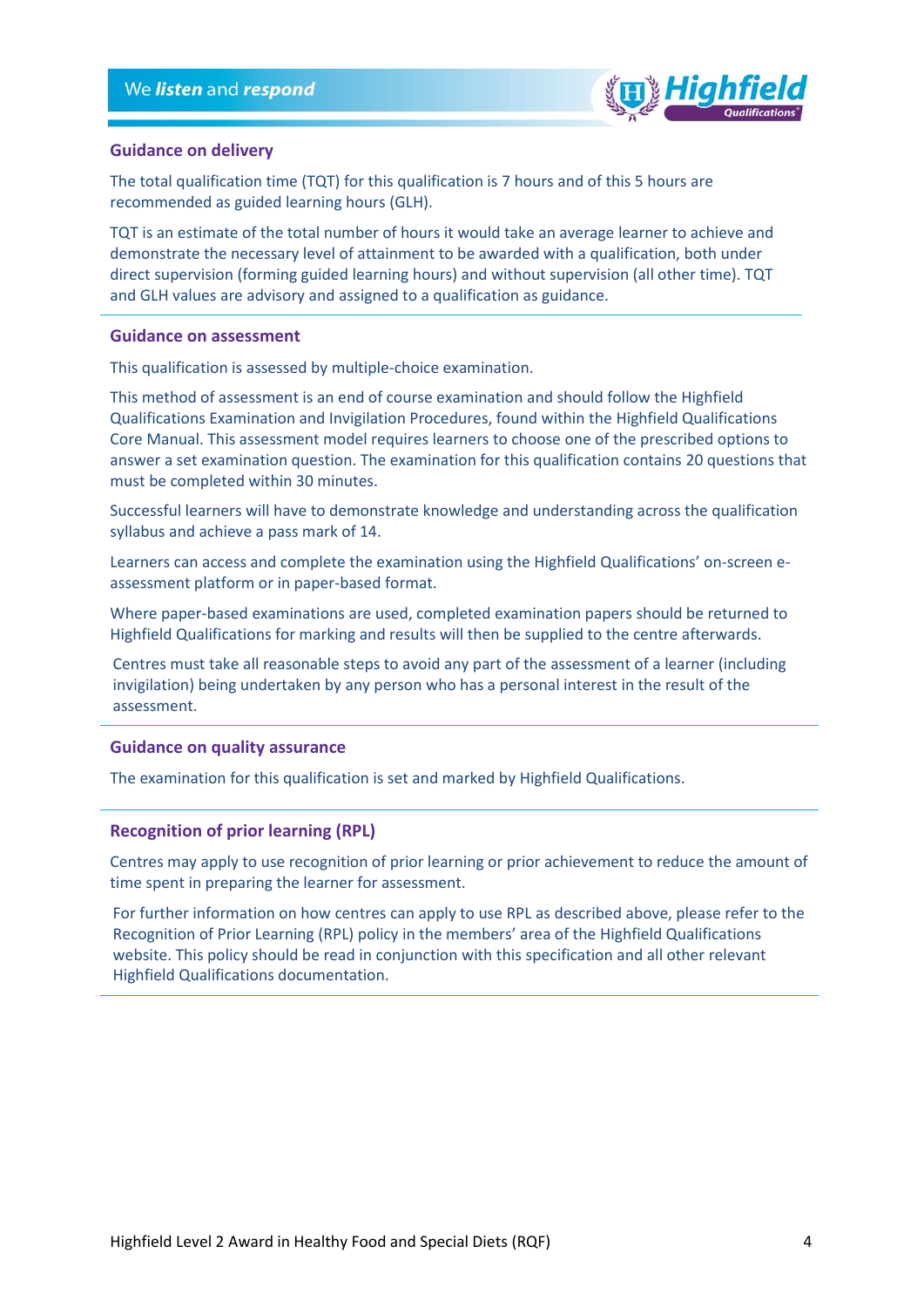

#### <span id="page-4-0"></span>**Tutor requirements**

Highfield Qualifications recommends nominated tutors for this qualification to meet the following:

hold a relevant subject area qualification [or experience], which could include any of the following:

- Degree or DipHE in a related subject such as:
- Food Science
- Environmental Health
- Home Economics
- Microbiology; or
- one that contains elements of these subjects
- HNC/D in a related subject (as outlined above);
- Graduate Diploma in Food Science and Technology of the Institute of Food Science and Technology; or
- any other Highfield Qualifications approved qualification

hold [or be working towards] a recognised teaching qualification [or experience], which could include any of the following:

- Highfield Level 3 Award in Delivering Training;
- Highfield Level 3 International Award in Delivering Training (IADT)
- Level 3 PTLLS, or above;
- Level 3 Award in Education and Training, or above;
- Diploma or Certificate in Education;
- Bachelors or Masters Degree in Education;

maintain appropriate continued professional development for the subject area.

#### <span id="page-4-1"></span>**Reasonable adjustments and special considerations**

Highfield Qualifications has measures in place for learners who require additional support. Please refer to Highfield Qualifications' Reasonable Adjustments Policy for further information/guidance.

#### <span id="page-4-2"></span>**ID requirements**

It is the responsibility of the centre to have systems in place to ensure that the person taking an assessment is indeed the person they are claiming to be. All centres are therefore required to ensure that each learner's identification is checked before they undertake the assessment. Highfield Qualifications recommends the following as proof of a learner's identity:

- a valid passport (any nationality)
- a signed UK photocard driving licence
- a valid warrant card issued by HM forces or the police
- another photographic ID card, e.g. employee ID card, student ID card, travel card etc.

If a learner is unable to produce any of the forms of photographic identification listed above, a centre may accept another form of identification containing a signature, for example, a credit card. Identification by a third-party representative, such as a line manager, human resources manager or invigilator, will also be accepted.

#### **For more information on learner ID requirements, please refer to the Highfield Qualifications Core Manual.**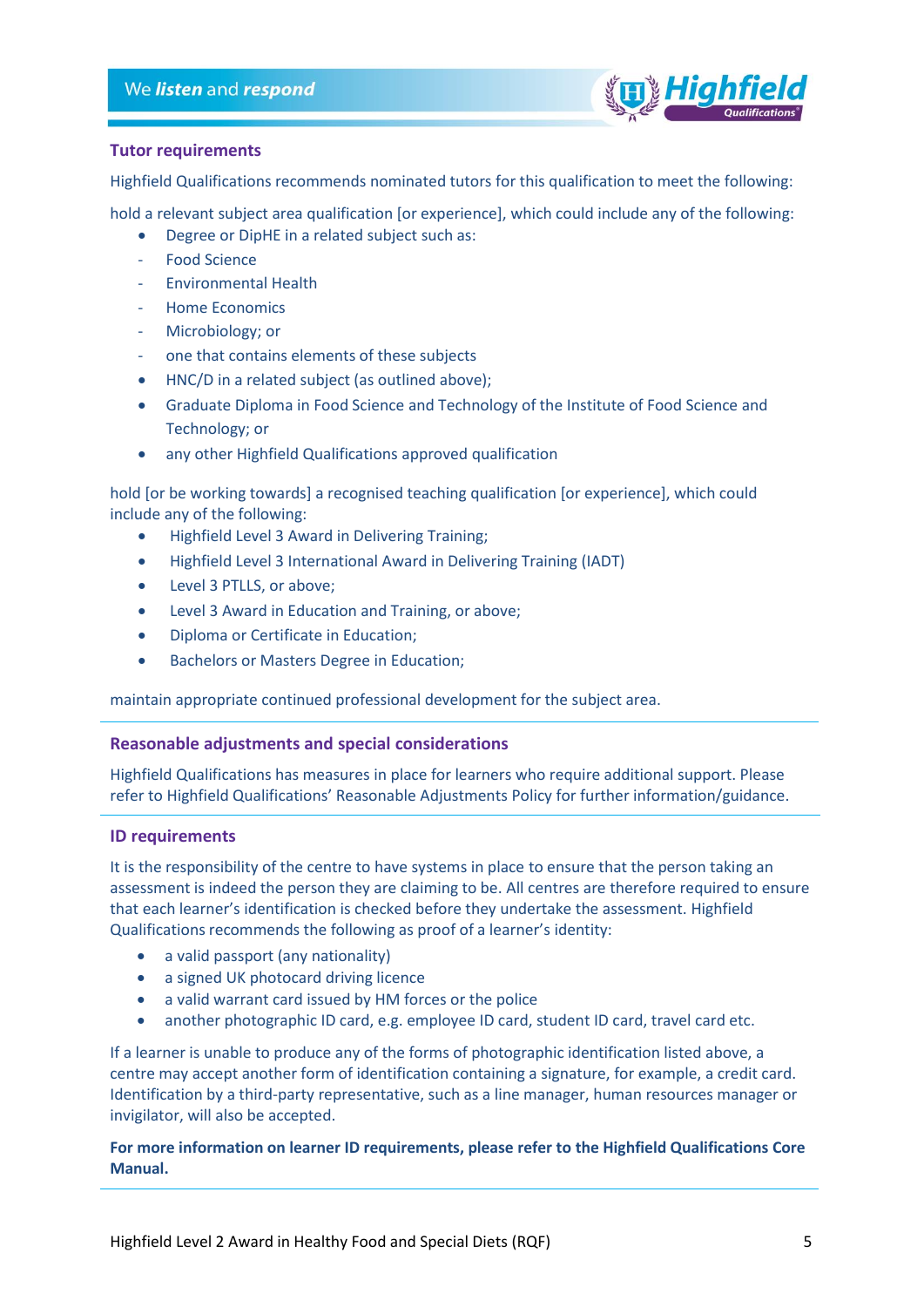

#### <span id="page-5-0"></span>**Progression opportunities**

On successful completion of this qualification, learners may wish to continue their development by undertaking one of the following qualifications:

- Highfield Level 2 Award in Food Safety in Catering
- Highfield Level 3 Award in Food Allergen Management for Caterers
- Highfield Level 3 Award in Principles of Developing a Positive Food Safety Culture

Please visit Highfield Qualifications website for the full list of food safety qualifications available.

#### <span id="page-5-1"></span>**Useful websites**

NHS Choice: [www.nhs.uk](http://www.nhs.uk/) (search for healthy eating or Eatwell Guide)

Children's Food Trust: [www.childrensfoodtrust.org.uk](http://www.childrensfoodtrust.org.uk/)

Public Health England[: www.gov.uk/government/organisations/public-health-england](http://www.gov.uk/government/organisations/public-health-england)

#### <span id="page-5-2"></span>**Recommended training materials**

*The Foundation Nutrition & Health Handbook,* Dr Mabel Blades, 7th edition 2017, Highfield International Limited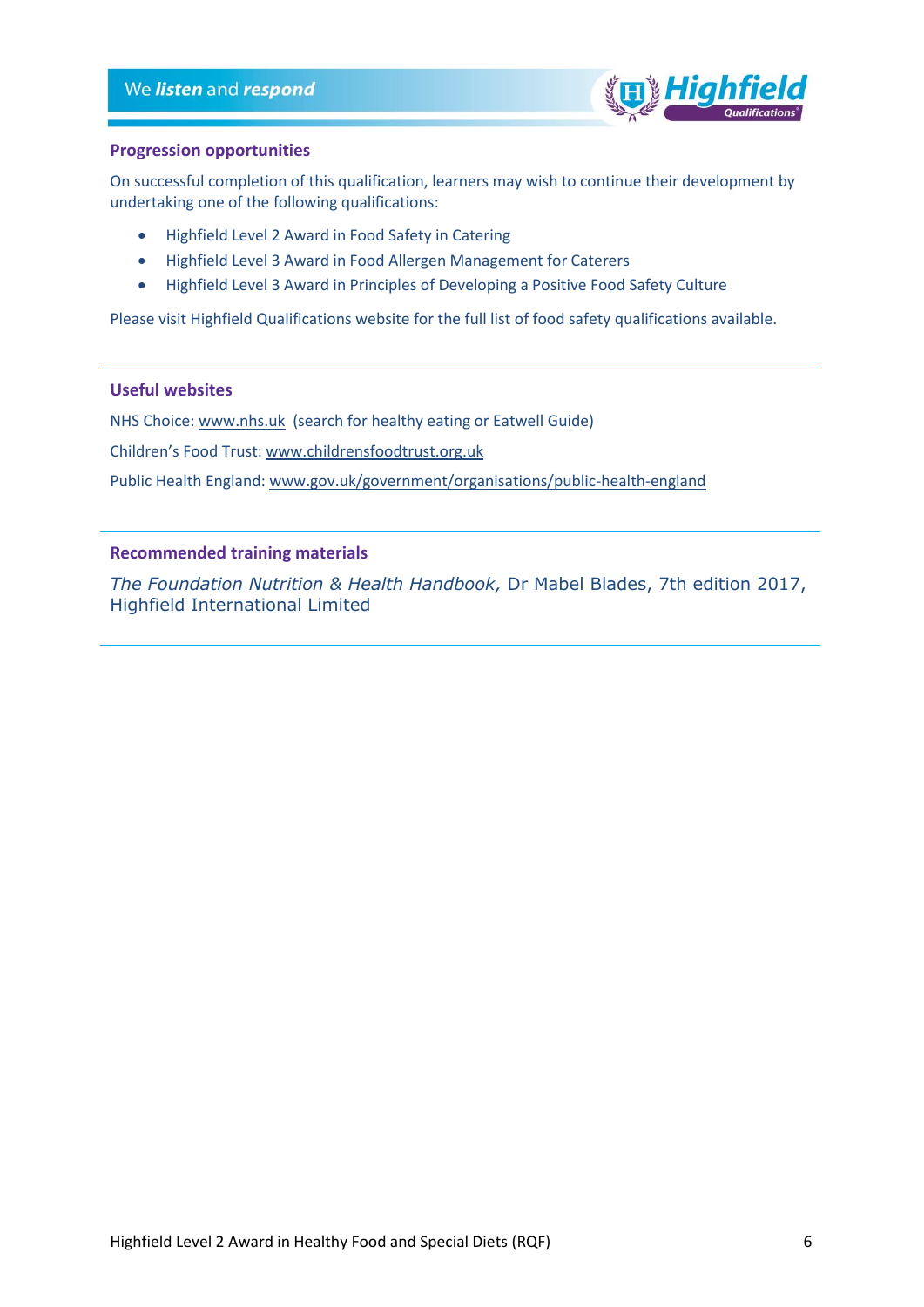

# <span id="page-6-0"></span>**Appendix 1: Qualification structure**

To complete the **Highfield Level 2 Award in Healthy Food and Special Diets**, learners must complete one mandatory unit.

| ∣ Unit<br>l reference | Unit title                                  | <b>Level</b> | <b>GLH</b> | <b>Credit</b> |
|-----------------------|---------------------------------------------|--------------|------------|---------------|
|                       | D/615/6771   Healthy Food and Special Diets |              |            |               |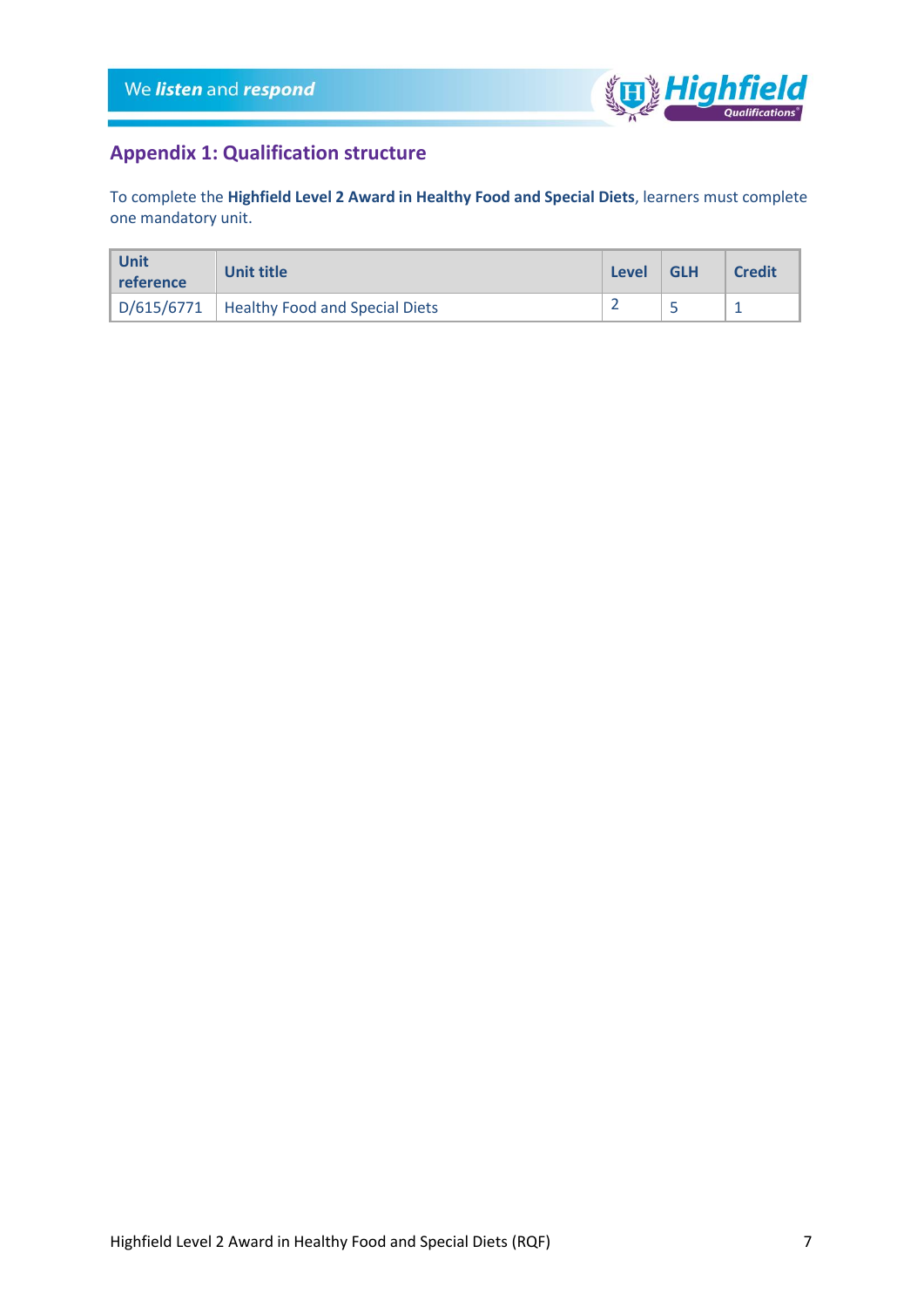

### <span id="page-7-0"></span>**Appendix 2: Qualification content**

#### **Unit 1: Healthy Food and Special Diets**

| Unit number: D/615/6771 |   |
|-------------------------|---|
| Credit:                 | 1 |
| GLH:                    | 5 |
| Level:                  | っ |

| <b>Learning Outcomes</b>                               | <b>Assessment Criteria</b>                                                                   |
|--------------------------------------------------------|----------------------------------------------------------------------------------------------|
| <b>The learner will</b>                                | The learner can                                                                              |
| 1. Understand the principle of healthy diets           | 1.1 Outline current nutritional guidelines for a<br>healthy diet                             |
|                                                        | 1.2 Describe essential nutrients and their benefits                                          |
|                                                        | 1.3 Describe the impact of diet on health                                                    |
|                                                        | 1.4 Describe food preparation techniques that<br>help maintain the nutritional value of food |
| 2. Understand how to plan and provide special<br>diets | 2.1 Describe the main features of special diets                                              |
|                                                        | 2.2 Describe the impact of special diets on health                                           |
|                                                        | 2.3 Describe food preparation techniques suited<br>to those on special diets                 |

#### **Amplification**

#### **A healthy diet**

- The Eatwell Guide
- Energy from fat, protein, carbohydrates and alcohol
- Energy requirements including an overview for different age groups
- Fluid requirements including an overview for different age groups
- Food labels
- Reference Intakes (RIs)

#### **Essential nutrients**

- Carbohydrates including sugars (intrinsic and extrinsic or free sugar), starches and dietary fibre (NSP). The terms refined and unrefined carbohydrates
- Protein
- Fats including unsaturated fats and saturated fats
- Vitamins with general reference to the B vitamin group (with particular note of vitamin B12), folic acid, vitamin C, vitamin A and vitamin D
- Minerals with particular reference to iron, sodium, calcium and zinc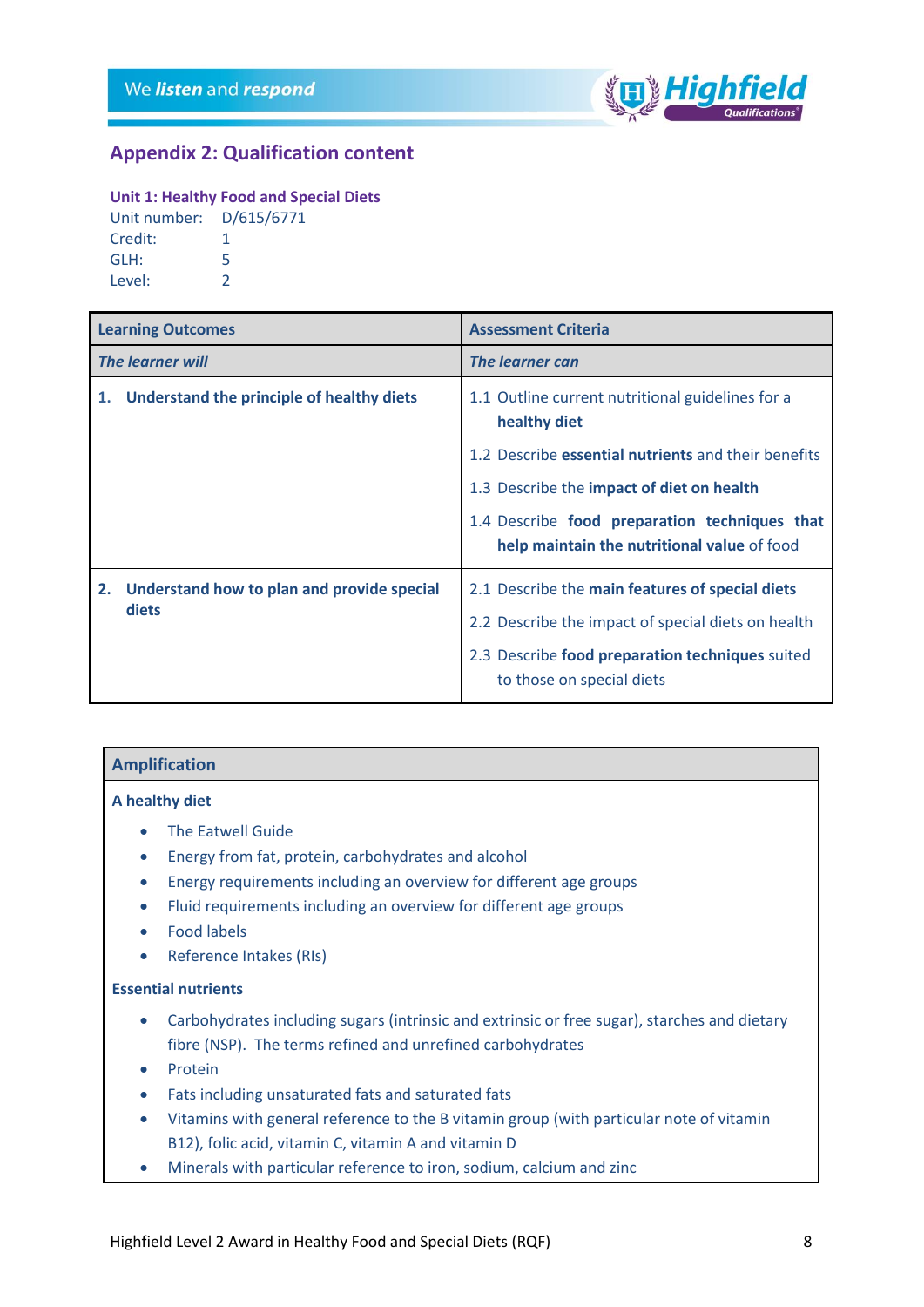#### We listen and respond



• Reference to the terms water-soluble and fat-soluble vitamins and anti-oxidants

#### **Impact of diet on health**

- Saturated fat and coronary heart disease
- Sugar and dental caries
- Salt and high blood pressure
- Consumption excess energy (kcal) and obesity
- Consumption of inadequate energy (kcal) and undernutrition (malnutrition)
- Hydration

#### **Food preparation techniques that help maintain the nutritional value of food**

- Cooking to retain water soluble vitamins
- Cooking methods to reduce fat
- Preparation to reduce sugar
- Increasing dietary fibre

#### **Main features of special diets**

*Special diets through life stages*

• Overview of diets for babies, toddlers, school-age children, adolescents, adult men, adult women (including diet during pregnancy and lactation) and elderly people

*Special diets for different cultures and preferences*

- vegetarians
- vegans
- Hindus
- Jews
- Muslims

*Specials diets for health issues*

- Allergies and intolerances with particular reference to gluten-free diets
- Obesity
- Coronary heart disease
- High blood pressure
- Undernutrition

#### **Food preparation techniques suited to those on special diets**

- Gluten-free diets and other allergies and intolerances
- Reducing calories
- Reducing saturated fat
- Reducing salt
- Fortifying food to increase calories and nutrition

#### <span id="page-8-0"></span>**Appendix 3: Sample assessment material**